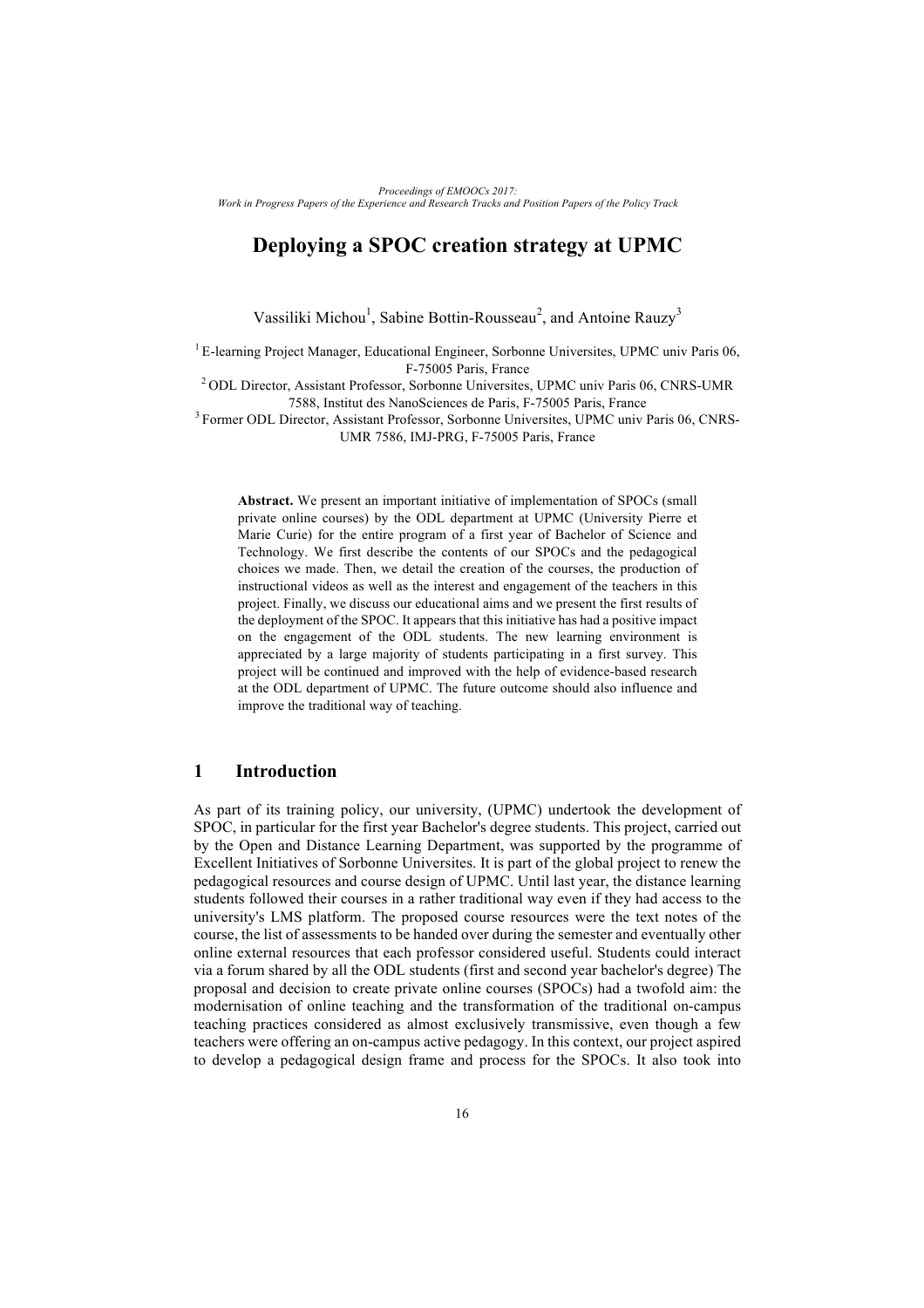account the educational advances provided by the technological evolution. The SPOCs, adapted from the MOOC framework, offer diversified modes of learning to all students of the university. We first present the SPOC device as it was conceived for the distance learning. In a second section, we discuss and evaluate the process of designing and producing teaching videos. Finally, we present our first feedback on the resources created and therefore on the project.

## **2 The SPOC, a proposition for the distance learning**

The SPOC<sup>1</sup> [1, 2] are complete, hybrid courses, teaching devices intended initially for the students of the PCGI portal<sup>2</sup> in the first year of the Bachelor of Science and Technology degree. What is UPMC's educational design of its SPOC? At UPMC the SPOCs are conceived and designed as equivalent to the on-campus courses proposing the same amount of ECTS. This pedagogical framework responds to the need of the distance learning students and functions as autonomous courses.

The ODL students follow their SPOC courses online and present themselves for the on-campus or proctored exams. For the moment, at UPMC, the SPOCs are not used during the semester for blended learning by the on-campus students, contrary to some of its variants, like the Université Catholique de Louvain's SPOC track [3] or the Universidad Politécnica de Madrid's [4]. The exams are simultaneous and identical for all students, ODL and on-campus ones. If the subject includes mandatory laboratory courses, for example chemistry or physics, the ODL students have to attend on-campus teaching (one week twice a year: first in January and second in May). The semestral exams of all courses are in May and June.

The SPOCs aggregate many multimedia resources - classic, technological or numerical - to concretise the chosen pedagogical strategies for meeting the needs of distance students. This includes a better comprehension of the scientific concepts, decreasing the dropout rate and creating a cohesion between students.

Each course is divided into 8 to 9 chapters (called episodes), for the 12 weeks of each course. For the ODL students we propose a self-paced course allowing them to have access during the whole year and managing better their engagement in the courses. Students can find in every course written materials like lecture notes and textbook with two correction levels (with hints). Short videos qualitatively elaborated and carefully scripted explaining specific theoretical or methodological points of the course are also at their disposal. Moreover quizzes and exercises on WIMS (an interactive multi purpose server that proposes quantity of exercises easily configured and randomised) allow students to proceed in a formative or summative self-evaluation and allow tutors to have an insight of the student's progress. The students can also find several multimedia resources like filmed scientific experiments or interesting external sites. Several activities are equally proposed on the LMS of the university for a collaboration between students, such as forums, creation of a glossary, a wiki, etc. For each course an introductory chapter, the course map, proposes all the essential information, that students have to

 

<sup>&</sup>lt;sup>1</sup> For the creation of our SPOC the ODL department was inspired from the experiences of the ETHZ, and the Universidad Carlos III de Madrid.

<sup>&</sup>lt;sup>2</sup> Physique, Chimie, Géosciences et Ingénierie, portal's title which stands for Physics, Chemistry, Geosciences and Engineering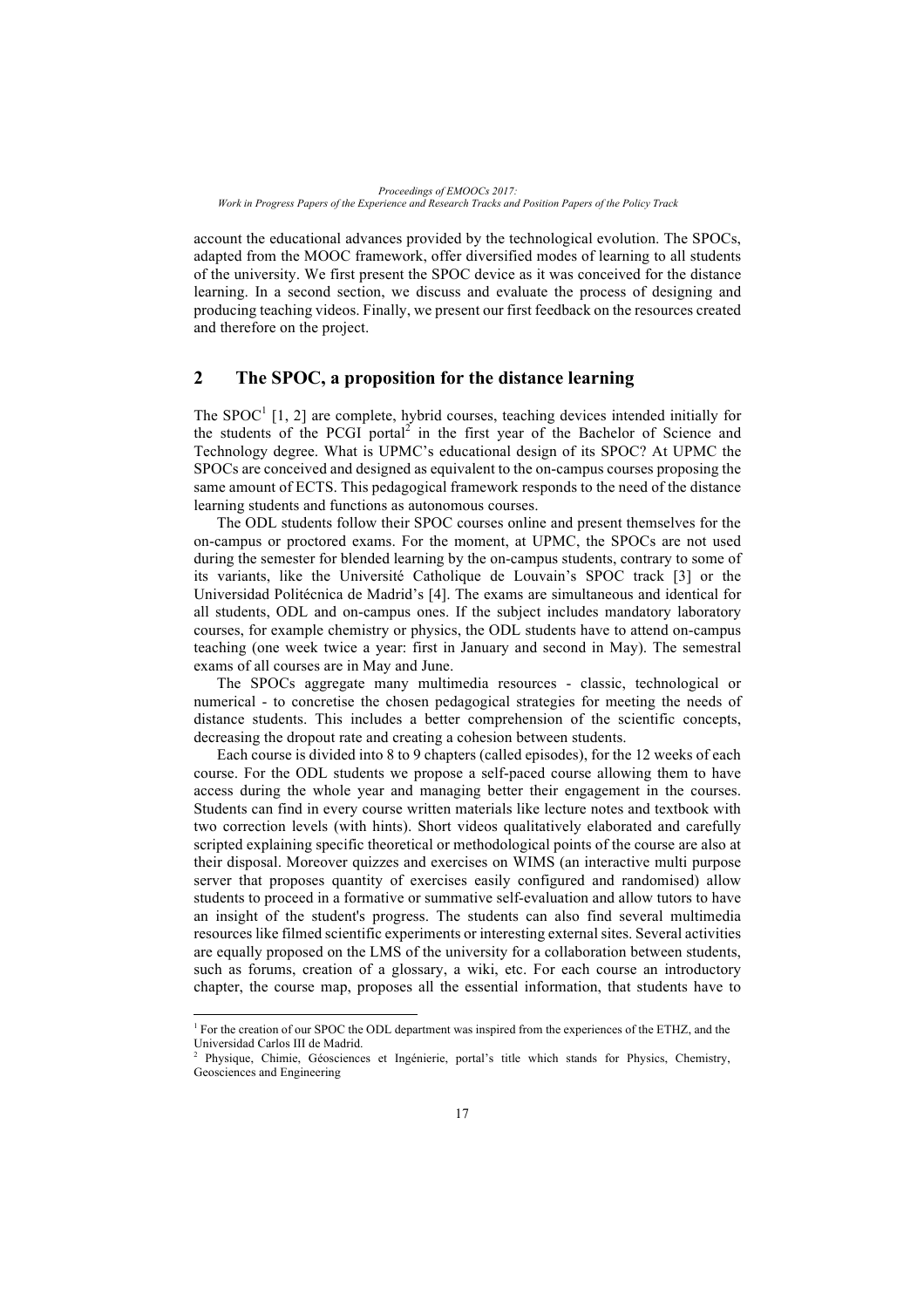know, as well as the detailed programme and calendar of the course. Teaching teams offer tutoring to off-campus students and exchange with them via the available tools (forum, chat, emails, simultaneous online meeting tools creating virtual classes), on the follow-up of the course or on the homework to be handed over.

### **3 Developing and producing the SPOC at the UPMC**

The SPOC are undoubtedly the result of a joint effort of several key players. The main ones are the teachers, designers and guarantors of the scientific content. Equally importantly, the pedagogical engineers have accompanied the teaching teams, participating actively in the scenario and the design of the entire course. Several other services of the university are involved, in particular the people who filmed and edited the videos.

For the principal actors, the teachers participating in the project, a novel approach to the teaching preparation was necessary. An up-front preparation of the entire course allowed the definition of the course map, the creation of a syllabus and the explicit mention of the prerequisites and the expected outcomes. For this new course design, novel collaborations had to be implemented, especially between the teachers and the education engineers for the preparation of different resources. Short instructional videos for pedagogical purposes were clearly a new interesting challenge.

The instructional videos we proposed for the SPOCs were in a different format from that of a classroom course shot in an auditorium. We decided that each instructional video will present a key element of the course, a difficult point of the subject that students find tricky. In order to ensure that students follow with attention the whole video, we restricted their duration to 5 to 8 minutes in average. This restriction of presentation time was in itself a difficult exercise, as was the choice of the controlled environment of a studio for the shooting of videos. The well known environment of the classroom and the usual teaching attitude in front of a live public were replaced by a green background, cameras and several lights as well as a prepared scenario to follow. Similarly, the creation of the written materials used during filming had to be reflected from a visual and design point of view, taking into account the new tools used. We wanted the videos to be really clear for the students, because the filmed scientific concepts were quite difficult (mathematics, physics, mechanics, electronics and chemistry). We decided to offer the students the possibility to follow the entire process of thinking, analysing and resolving the presented problems by example. Teachers had to be able to present in a parallel and a simultaneous manner the oral and written explanations on the video in order to maximise the comprehension and assimilation. For this purpose we used a graphic tablet. Teachers could add handwritten annotations live during the shooting. This decision implied that the written content used during the shooting, as well as the oral discourse, had to be carefully designed and scripted by defining clearly the importance of each element and by choosing the appropriate channel of explanation (oral, written or both). It was also very important that each video, meaning each pedagogical unit, could stand on its own, as an autonomous educational resource allowing the repeated use for constructing new courses.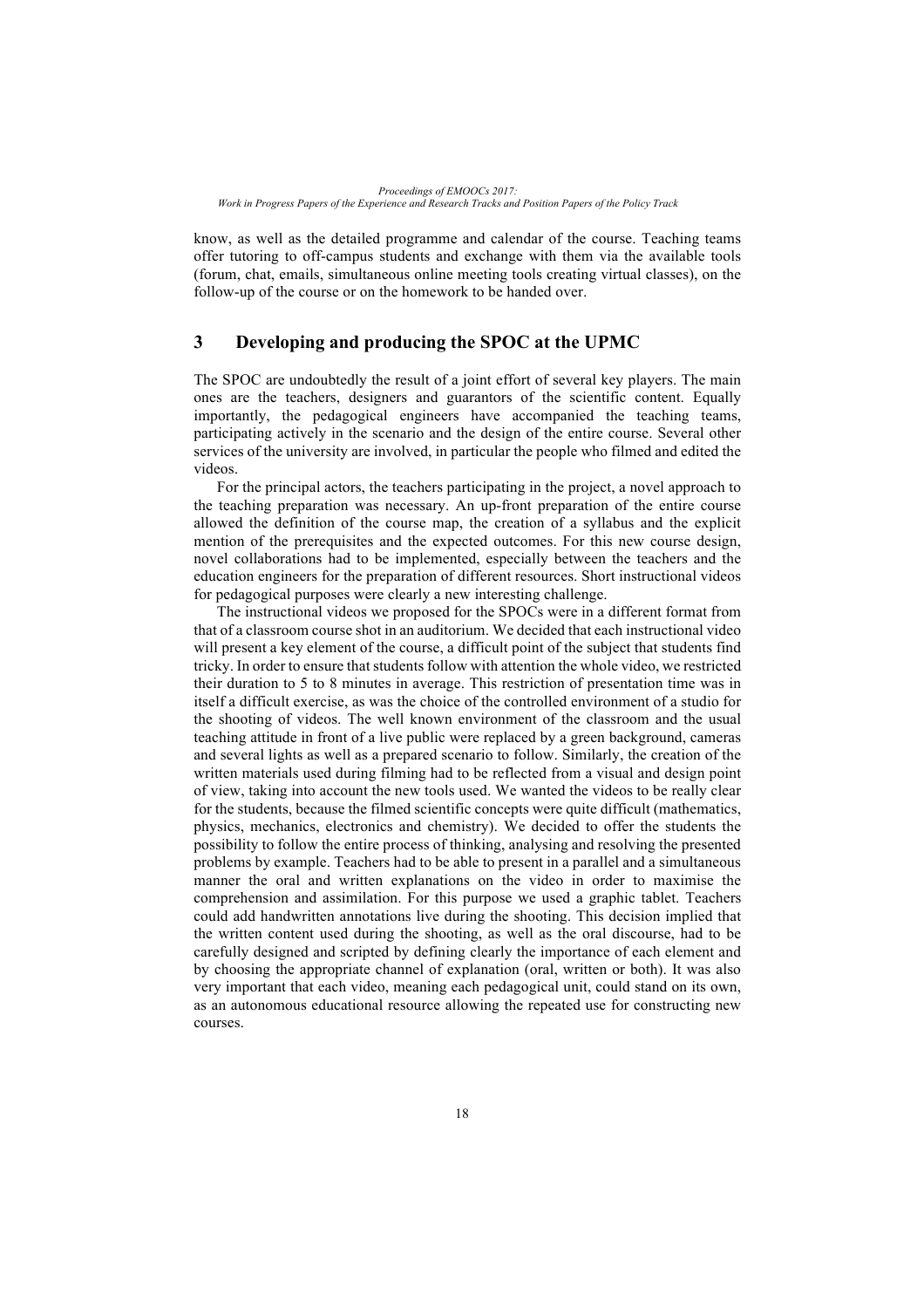*Proceedings of EMOOCs 2017: Work in Progress Papers of the Experience and Research Tracks and Position Papers of the Policy Track*

### **4 Our procedure for preparing instructional videos**

After a first experience of producing short videos, we realised that teachers had to work more closely with the pedagogical engineers in preparing their videos. For this we chose the case study as a pedagogical strategy and approach. We created a realistic display, a small studio, for helping teachers practicing in front of the camera with the material and software they would use. We worked on an existing resource prepared for the on-campus teaching and tried to script together and progressively the support slides as well as the oral presentation. We filmed the rehearsal sessions allowing the teachers to check the appropriate transmission of the scientific content and giving them a first idea of the result. These 'light' shooting sessions have been very helpful in improving the quality of the scientific content of the videos, in increasing the ability to use the tablet and in improving the teacher performance in front of a camera. The availability and sensitivity to our mutual concerns established a good collaboration between the teams. This spirit was important for the continuation of the project, the mastery of the difficulties and its final completion.

### **5 The use of SPOC for the on-campus teaching**

After the completion of a first wave of SPOC in autumn 2015, we have the first feedbacks on this work from the teachers. Teaching teams in all the scientific fields were very interested in proposing all or part of the SPOCs resources for their on-campus courses and each team opted for different uses of this material.

For example, a flipped classroom model [5] is used for the on-campus students by proposing multimedia material before the course [6]. At the beginning of the lecture course, a short quiz is proposed to verify the students' engagement and their understanding of the scientific notions. The scope for the teaching team is to go further on the course and concentrate more time on exercises and practical cases. It leads to a more active participation from the students. Other groups of teachers prefer to give access to these resources only after the first final exam (in December or January) in order to help preparing the second session of the exams (in June). Those supports are also included in new university projects where the instructional videos are proposed as complementary resources for better understanding notions and to acquire good practices [7, 8].

This progressive use of SPOCs in the face-to-face teaching permits us to say that today 1300 students can potentially have access to the educational material already in use.

#### **6 Evaluation and first results**

SPOCs have been available online since October 2016 for about 150 to 200 ODL students, depending on the course. It was the first semester that we proposed courses with this new educational design on a large scale. A pilot course run last semester and the first results were encouraging. The final exams for the first and second semesters for the ODL students will be in May and June 2017. Today, we have some feedback on this work from the teachers and the students. The teaching teams are satisfied with this work and the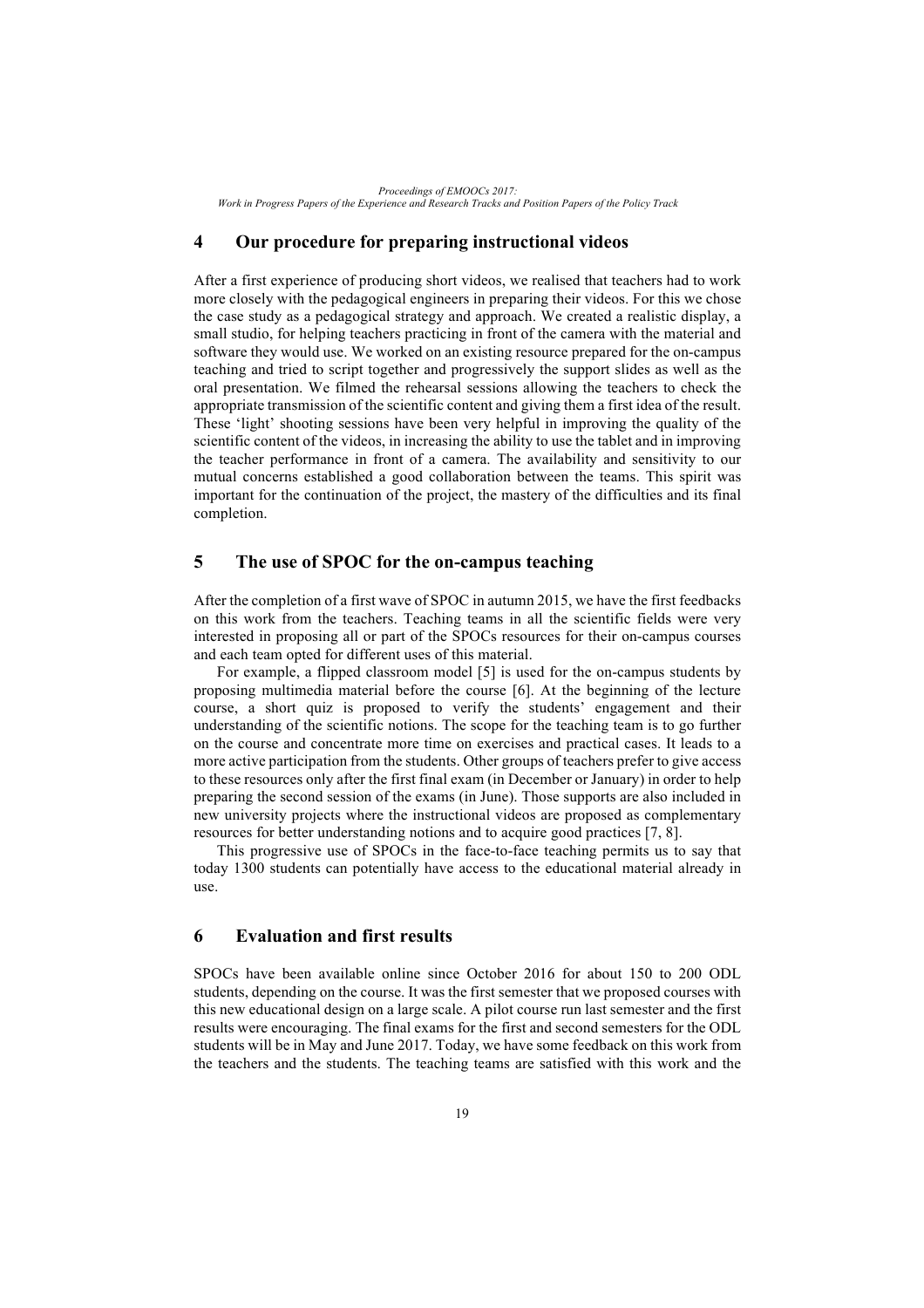results presented. For example, for the mechanics ODL course, last year the first graded homework was completed by only 50% of the students, this year the 73% of the effectives handed over their first homework. These initial statistics permits to hope that the SPOCs will be an advantage in increasing the involvement of the students and help to decrease the dropout rate. We also noticed that forums are more solicited than before.

Besides the impressions of the teachers, the first feedbacks from the students are favourable on the quality, the utility of the resources as well as on the educational design chosen. As it is the first year of availability, we can only present few results from a survey about this project and the educational design applied. About a third of the ODL students has answered at the time of writing, meaning around 50 students. The instructional videos seem to be watched by the students, as we can see from the analytics proposed on YouTube where we hosted our videos. Asking the students to rate their answers to a scale 1 to 5 we received the following evaluations. The presented results are percentage of the notes equal or superior to 3. 93.7% of the students rated favorably the provided resources (courses, videos, exercises, scientific content, tools...). 91.8% of them found the short videos useful for a better comprehension of the course [9]. Only half of the students declared following the videos until the very end. 86.7% of the questioned students found the quizzes useful for self-evaluating their level of comprehension.

A large majority consider the proposed resources sufficient. They would be eager to participate actively in the definition of the subjects for the future videos resources. Similar unanimous positive comments come out on our questions about be usefulness of tutoring and the need of quick feedback responses from the teachers.

# **7 Conclusion**

We can summarize the outcomes of this first experiment by a sentence that came out frequently out of the survey we presented to the students "we want more videos, and more courses in this format".

The presented results seem to validate our first choices and reinforce the decisions made until now. The test of improving the engagement is successfully passed. The test of improving the results will be set at the end of the academical year. We will proceed with a more in-depth evaluation [10] of these educational devices and take into account the results for bringing eventual readjustments. The need for a continuous research on innovation in education in our university is stated. We have to implement more tools for an evidence-based improvement of our resources. This should allow a fine-tuning of our pedagogy.

Nevertheless, all the indicators collected are a clear encouragement for continuing towards similar projects and prepare online courses that better meet the needs and expectations of our students while enhancing the commitments proposed by UPMC and its teaching teams.

### **References**

1. Volk Benno, Reinhardt Andreas, and Osterwalder Koni. *TORQUE - a Way to Transform the MOOC Wave for the Bene t of On-Campus Courses*. EMOOCs 2014, Lausanne, Switzerland, 10-12 February 2014.